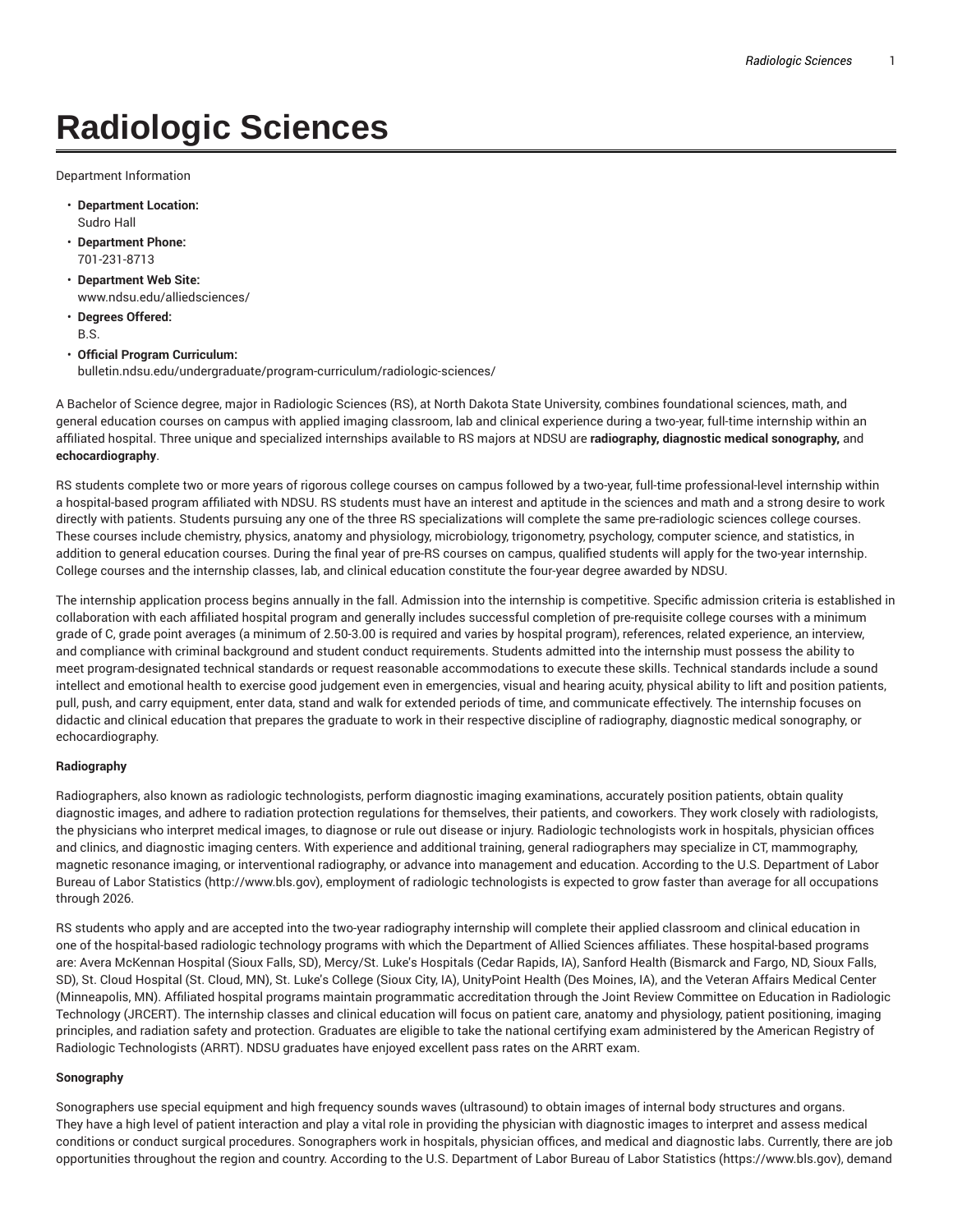for sonographers continues to grow faster than average for all occupations through 2026. Two options for NDSU students interested in sonography are **echocardiography** and **diagnostic medical sonography.**

#### **Echocardiography**

Echocardiographers, also known as cardiac sonographers, evaluate the anatomy and hemodynamics (blood flow) of the heart, its chambers and valves, and related blood vessels. RS students who apply and are accepted into the echocardiography specialization will complete their applied education during a 21-month internship offered through Sanford Health, Fargo, ND. Internship classes, scanning labs, and clinical experience will focus on anatomy and pathophysiology, examination techniques, equipment operation and protocols, and patient care and safety in adult echocardiography with rotations in pediatric and stress echo.

#### **Diagnostic Medical Sonographers**

Diagnostic medical sonographers evaluate abdominal structures like the kidney, liver, and spleen, breast tissue, the reproductive system, blood vessels, fetal development, and musculoskeletal structures like tendons and joints. RS students who apply and are accepted into the diagnostic medical sonography specialization will complete their applied education during a 21-month internship offered through Sanford Health, Fargo, ND. Internship classes, scanning labs, and clinical experience will focus on anatomy and pathophysiology, examination techniques, equipment operation and protocols, and patient care and safety in the diagnostic imaging of abdomen, OB/GYN, small parts, and vascular sonography.

Information about the RS profession and specializations, curriculum, internship, and advising contacts are available from the Department of Allied Sciences (https://www.ndsu.edu/alliedsciences). It is highly recommended that students interested in the Radiologic Sciences major meet with the RS advisor at least one year prior to anticipated internship application to discuss degree requirements, RS specialization, internship admission, and create an individualized plan of study for successful completion of degree requirements.

## **Plan of Study**

Please note this is a sample plan of study and not an official curriculum. Actual student schedules for each semester will vary depending on start year, education goals, applicable transfer credit, and course availability. Students are encouraged to work with their academic advisor on a regular basis to review degree progress and customize an individual plan of study.

| <b>First Year</b>                                           |                                                         |                |  |
|-------------------------------------------------------------|---------------------------------------------------------|----------------|--|
| Fall                                                        | <b>Credits Spring</b>                                   | <b>Credits</b> |  |
| <b>CHEM 117</b>                                             | 3 BIOC 260                                              | 4              |  |
| CHEM 117L                                                   | 1 COMM 110                                              | 3              |  |
| <b>CHP 190</b>                                              | 2 Humanities & Fine Arts (A)/<br>Cultural Diversity (D) | 3              |  |
| <b>CSCI 114</b>                                             | 3 MICR 202                                              | $\overline{2}$ |  |
| <b>ENGL 120<sup>*</sup></b>                                 | 3 MICR 202L                                             | 1              |  |
| <b>MATH 105</b>                                             | 3 PSYC 111                                              | 3              |  |
|                                                             | Wellness (W)                                            | $\overline{2}$ |  |
|                                                             | 15                                                      | 18             |  |
| <b>Second Year</b>                                          |                                                         |                |  |
|                                                             |                                                         |                |  |
| Fall                                                        | <b>Credits Spring</b>                                   | <b>Credits</b> |  |
| <b>BIOL 220</b>                                             | 3 BIOL 221                                              | 3              |  |
| <b>BIOL 220L</b>                                            | 1 BIOL 221L                                             | 1              |  |
| Humanities & Fine Arts (A)                                  | 3 CHP 125                                               | 1              |  |
| <b>PHYS 211</b>                                             | 3 PHRM 170                                              | $\overline{2}$ |  |
| <b>PHYS 211L</b>                                            | 1 PHYS 212                                              | 3              |  |
| <b>RS 200</b>                                               | 1 PHYS 212L                                             | $\mathbf{1}$   |  |
| Social & Behavioral Sciences<br>(B)/Global Perspectives (G) | 3 Special Elective (dept.<br>approved)                  | 3              |  |
| <b>STAT 330</b>                                             | 3 Special Elective (dept.<br>approved)                  | 3              |  |